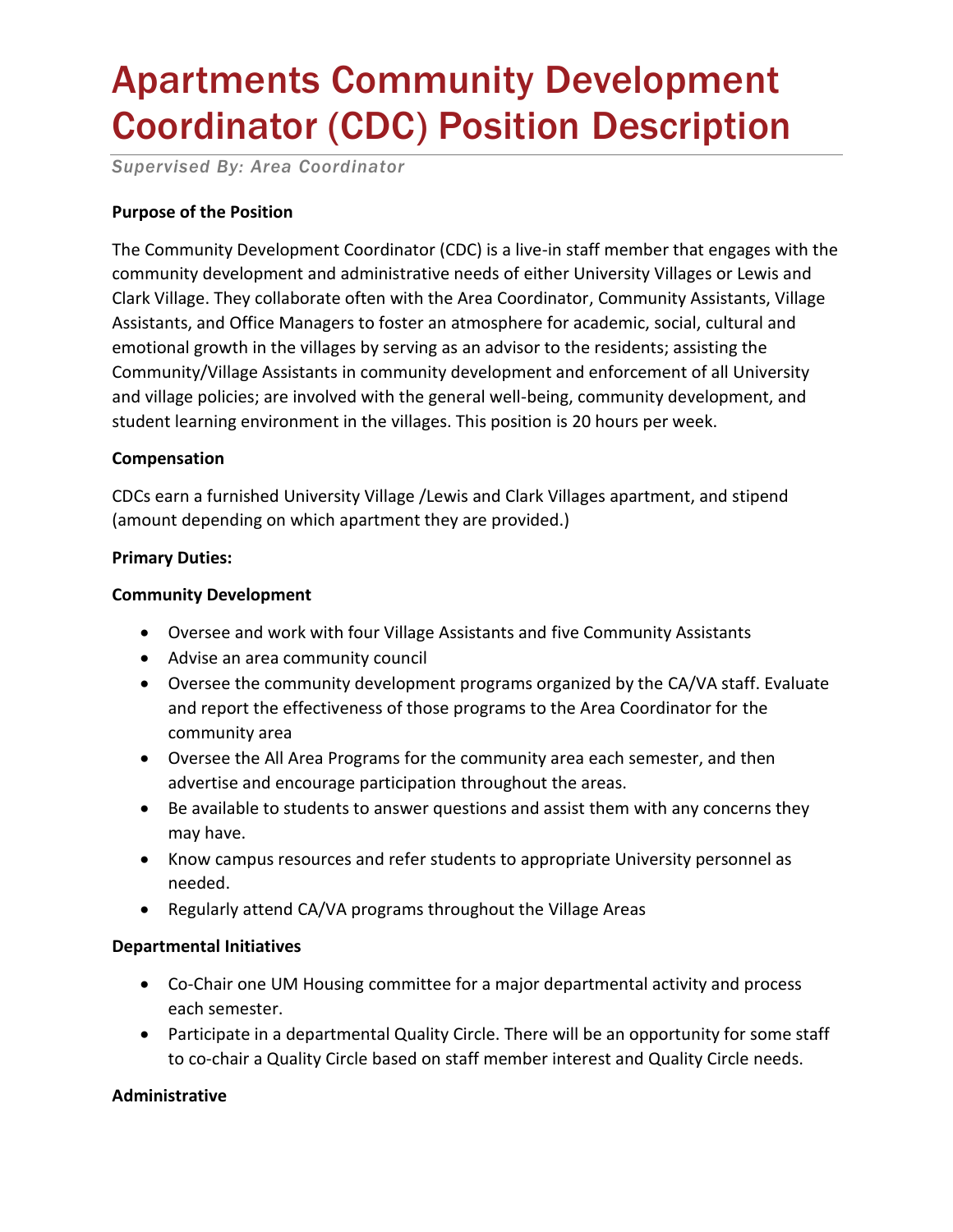- Maintain confidentiality of student information in accordance with UM Housing and FERPA policies.
- Participate in all workshops and department trainings.
- Complete 10 office hours each week to complete administrative tasks, communicate with Office Managers, and assist students.
- Work four hours in the Community Center office during assigned duty night(s).
- Admit locked-out tenants to their apartments while on duty
- Check-in tenants when on duty and in cases where arrangements have been made for them to arrive after office hours or on weekends.
- Assist with Health and Safety Inspections each semester and follow-up with all concerns or issues discovered during Health and Safety Inspections.
- Be available to assist in covering duty hours on weekends and/or holidays and in the absence of the CA/VA's
- Attend Weekly VA and CA staff meetings and schedule all duty hours between staff members.

# **Staff Leadership**

- Be available and on-site for planning and training with the Area Coordinator, one to two weeks before VA/CA training begins in June.
- Facilitate ice breakers and team builders during Student Staff Training to encourage relationship building between all staff members.
- Co-Facilitate one educational training topic with an AD/AC for all staff training, and cofacilitate in staff training in collaboration with their Area Coordinator.
- Meet weekly with their Area Coordinator to discuss areas of responsibilities and collaborate on upcoming projects and processes.
- While the Area Coordinator will serve as the supervisor for the Community/Village Assistants, the CDC will provide leadership within the staff by addressing concerns when they arise, providing additional trainings as needed, and meeting with CA's/VA's that are struggling with community development.
- Collaborate with Area Coordinator for CA/VA evaluations to provide feedback on community development and performance in administrative operations.
- Co-facilitate weekly staff meetings for the Community/Village Assistants in collaboration with their Area Coordinator.
- Assist the Area Coordinator in the recruitment and interview processes for Community Assistants and Village Assistants. CDC will provide feedback on new and returning candidates for CA/VA selection to their Area Coordinator.
- Attend all departmental training. CDC will be required to return to campus in late May, one to two weeks before CA/VA training to participate in two weeks of student staff training.